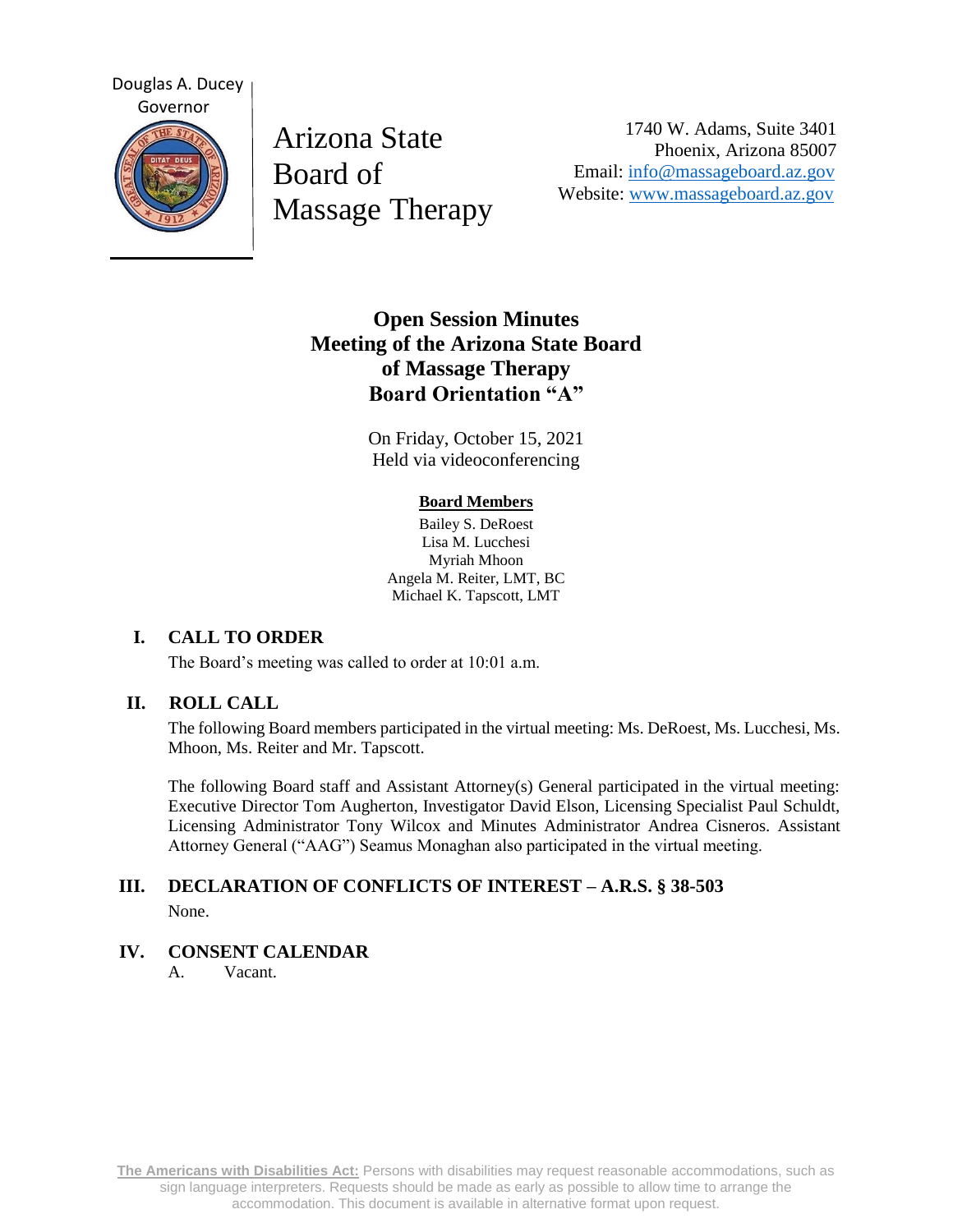# **V. DISCUSSION AND POSSIBLE ACTION ON ELECTION OF BOARD OFFICERS INCLUDING BOARD CHAIR AND VICE CHAIR**

**MOTION: Ms. Mhoon moved to nominate Ms. Reiter as Board Chair. SECOND: Ms. DeRoest VOTE: The following Board members voted in favor of the motion: Ms. DeRoest, Ms. Lucchesi, Ms. Mhoon, Ms. Reiter and Mr. Tapscott. VOTE: 5-yay, 0-nay, 0-abstain, 0-recuse, 0-absent. MOTION PASSED.** 

**MOTION: Ms. Mhoon moved to nominate Ms. Lucchesi as Board Vice Chair. SECOND: Ms. Reiter VOTE: The following Board members voted in favor of the motion: Ms. DeRoest, Ms. Lucchesi, Ms. Mhoon, Ms. Reiter and Mr. Tapscott. VOTE: 5-yay, 0-nay, 0-abstain, 0-recuse, 0-absent. MOTION PASSED.** 

#### **VI. ITEMS FOR BOARD REVIEW, DISCUSSION AND POSSIBLE ACTION**

A. Board to conduct an initial review of the allegations and/or possible action for summary suspension of license and/or acceptance of Interim Consent Agreement to not practice

(1) 22-123 Timothy Williams, LMT Lic #MT-15826

Mr. Williams participated in the virtual meeting during the Board's consideration of this matter.

**MOTION: Ms. Reiter moved for the Board to enter into Executive Session to obtain legal advice pursuant to A.R.S. § 38-431.03(A)(3). SECOND: Ms. Mhoon VOTE: The following Board members voted in favor of the motion: Ms. DeRoest, Ms. Lucchesi, Ms. Mhoon, Ms. Reiter and Mr. Tapscott. VOTE: 5-yay, 0-nay, 0-abstain, 0-recuse, 0-absent. MOTION PASSED.** 

The Board entered into Executive Session at 10:27 a.m. The Board returned to Open Session at 10:55 a.m. No legal action was taken by the Board during Executive Session.

**MOTION: Ms. Reiter moved for the Board to summarily suspend Mr. Williams' Arizona massage therapy license based on the factual allegations and violations of law in the investigative report, with the exception of the fact relating to the victim in the recent case being a minor, to protect the public's health, safety and welfare emergency action by the Board was warranted.** 

**SECOND: Mr. Tapscott** 

**VOTE: The following Board members voted in favor of the motion: Ms. DeRoest, Ms. Lucchesi, Ms. Mhoon, Ms. Reiter and Mr. Tapscott. VOTE: 5-yay, 0-nay, 0-abstain, 0-recuse, 0-absent.** 

**MOTION PASSED.**